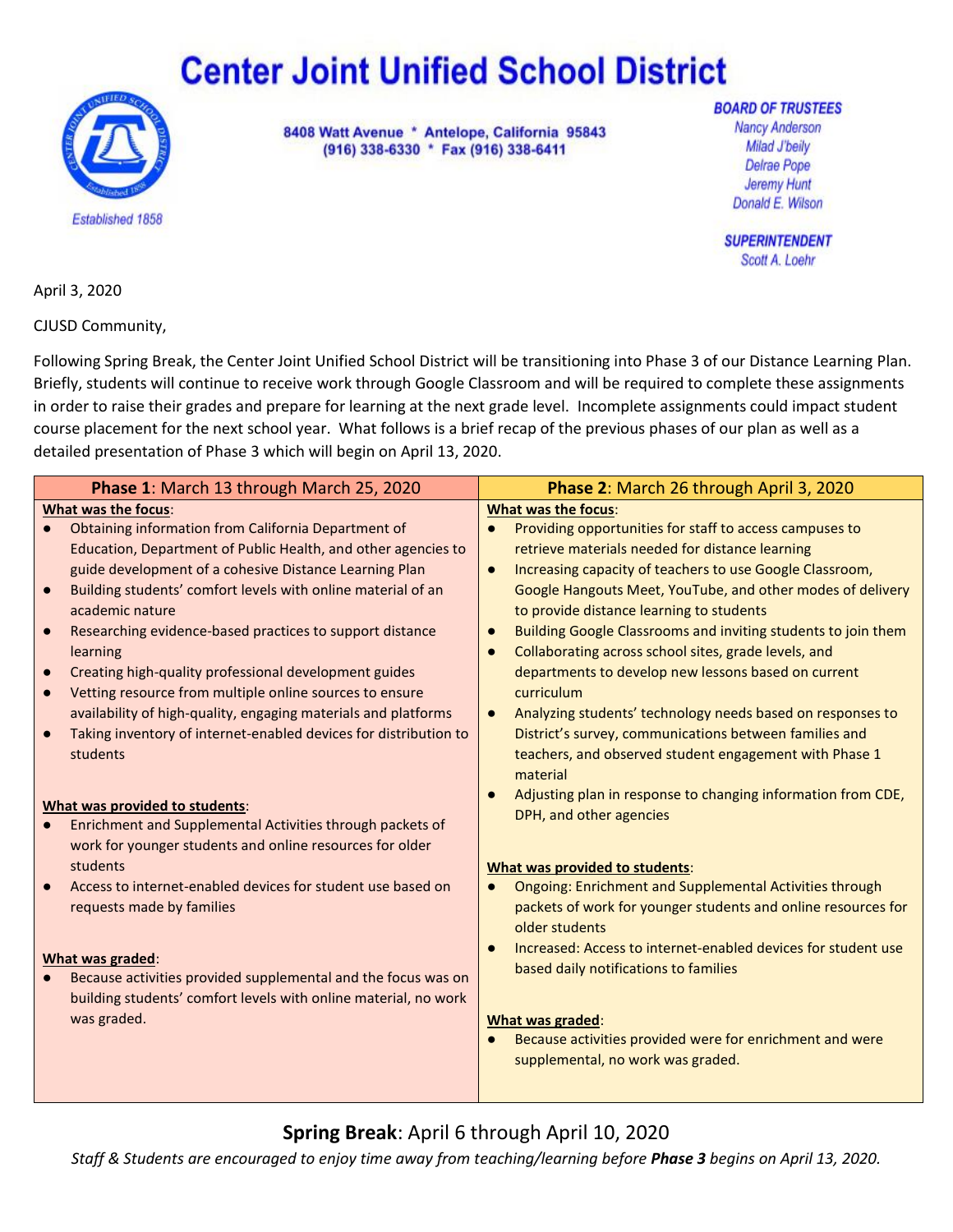|                                                                                                                           | Phase 3: April 13 until school campuses reopen for students    |                                                                                                                                |                                                                                                     |                                                 |                                                                     |                |  |
|---------------------------------------------------------------------------------------------------------------------------|----------------------------------------------------------------|--------------------------------------------------------------------------------------------------------------------------------|-----------------------------------------------------------------------------------------------------|-------------------------------------------------|---------------------------------------------------------------------|----------------|--|
| <b>Elementary School Model</b>                                                                                            |                                                                |                                                                                                                                | <b>Secondary School Model</b>                                                                       |                                                 |                                                                     |                |  |
| What is the focus:                                                                                                        |                                                                | What is the focus:                                                                                                             |                                                                                                     |                                                 |                                                                     |                |  |
|                                                                                                                           | Beginning on 4/13, review of materials presented in the        | $\bullet$                                                                                                                      |                                                                                                     |                                                 | Beginning on 4/13, review of materials presented in the period      |                |  |
|                                                                                                                           | period immediately preceding announcement of school            |                                                                                                                                |                                                                                                     |                                                 | immediately preceding announcement of school closure in mid-        |                |  |
|                                                                                                                           | closure in mid-March                                           |                                                                                                                                | March                                                                                               |                                                 |                                                                     |                |  |
| $\bullet$                                                                                                                 | Standards-based instruction in Reading, Writing, & Math        | $\bullet$                                                                                                                      |                                                                                                     |                                                 | Standards-based instruction in all content areas - this will be new |                |  |
|                                                                                                                           | - this will be new learning                                    |                                                                                                                                | learning                                                                                            |                                                 |                                                                     |                |  |
| $\bullet$                                                                                                                 | Delivery of high-quality, engaging, online lessons through     | $\bullet$                                                                                                                      |                                                                                                     |                                                 | Delivery of high-quality, engaging, online lessons through Google   |                |  |
|                                                                                                                           | <b>Google Classrooms</b>                                       |                                                                                                                                | Classrooms                                                                                          |                                                 |                                                                     |                |  |
|                                                                                                                           |                                                                | $\bullet$                                                                                                                      | Students taking ownership of their learning by reaching out to                                      |                                                 |                                                                     |                |  |
|                                                                                                                           | What will be provided to students:                             |                                                                                                                                |                                                                                                     | teachers with questions or concerns             |                                                                     |                |  |
|                                                                                                                           | Up to 2 hours of learning daily, M-F                           |                                                                                                                                |                                                                                                     |                                                 |                                                                     |                |  |
| $\bullet$                                                                                                                 | One hour per day of English-Language Arts instructional        |                                                                                                                                |                                                                                                     | What will be provided to students:              |                                                                     |                |  |
|                                                                                                                           | activities available to students through Google Classroom      | $\bullet$                                                                                                                      |                                                                                                     |                                                 | Up to two hours per week of academic work per subject               |                |  |
| $\bullet$                                                                                                                 | Instruction methods will include teacher-led and offline       | $\bullet$                                                                                                                      |                                                                                                     | Assignments will be posted in Google Classrooms |                                                                     |                |  |
|                                                                                                                           | formats delivered through Google Hangouts Meet,                | $\bullet$                                                                                                                      |                                                                                                     |                                                 | A minimum of one scheduled live session* via Google Hangouts        |                |  |
|                                                                                                                           | teacher-created YouTube or other video sources, and            |                                                                                                                                |                                                                                                     |                                                 | Meet, Zoom, or other platform, with each class per week following   |                |  |
|                                                                                                                           | other platforms, as follows:                                   |                                                                                                                                |                                                                                                     | the A/B Schedule at CHS and WCRMS as follows:   |                                                                     |                |  |
|                                                                                                                           | Grades K-2: teaching & practice of foundational<br>$\circ$     |                                                                                                                                | <b>Periods</b>                                                                                      | A Days: M/W                                     | <b>B Days: Tu/Th</b>                                                | <b>Fridays</b> |  |
|                                                                                                                           | Reading skills; teaching & practice of                         |                                                                                                                                | 1 <sup>st</sup> /5 <sup>th</sup>                                                                    | $9:00 - 10:00$                                  | $9:00 - 10:00$                                                      | $\mathbf{o}$   |  |
|                                                                                                                           | comprehension/Writing Skills                                   |                                                                                                                                | 2 <sup>nd</sup> /6 <sup>th</sup>                                                                    | $10:00 - 11:00$                                 | $10:00 - 11:00$                                                     |                |  |
|                                                                                                                           |                                                                |                                                                                                                                | Lunch                                                                                               | $11:00 - 12:00$                                 | $11:00 - 12:00$                                                     | P              |  |
|                                                                                                                           | Grades 3-6: teaching and practice of Reading<br>$\circ$        |                                                                                                                                | $3^{\text{rd}}/7^{\text{th}}$                                                                       | $12:00 - 1:00$                                  | $12:00 - 1:00$                                                      | Е              |  |
|                                                                                                                           | comprehension; Writing instruction and practice                |                                                                                                                                | 4 <sup>th</sup> /8 <sup>th</sup>                                                                    | $1:00 - 2:00$                                   | $1:00 - 2:00$                                                       | N              |  |
| $\bullet$                                                                                                                 | One hour per day of Math instructional activities using        | $\bullet$                                                                                                                      |                                                                                                     |                                                 | Responses from teachers within 24 hours to parent/student           |                |  |
|                                                                                                                           | teacher-led and offline formats, as follows                    |                                                                                                                                | requests                                                                                            |                                                 |                                                                     |                |  |
|                                                                                                                           | Grades K-6: teaching & practice of concepts/skills;<br>$\circ$ | $\bullet$                                                                                                                      |                                                                                                     |                                                 |                                                                     |                |  |
|                                                                                                                           | accessing online resources                                     |                                                                                                                                |                                                                                                     |                                                 | Assistance and/or support from School Counselors & Administrators   |                |  |
| $\bullet$                                                                                                                 | Online Office Hours with teachers and other staff to           |                                                                                                                                | upon request                                                                                        |                                                 |                                                                     |                |  |
|                                                                                                                           | provide 1:1 or small group assistance                          |                                                                                                                                |                                                                                                     |                                                 |                                                                     |                |  |
| $\bullet$                                                                                                                 | Responses from teachers within 24 hours to parent or           |                                                                                                                                | What will be graded:<br>From April 13th on, teachers will continue to post assignments<br>$\bullet$ |                                                 |                                                                     |                |  |
|                                                                                                                           | student requests                                               |                                                                                                                                | through Google Classroom with due dates. These assignments are                                      |                                                 |                                                                     |                |  |
| $\bullet$                                                                                                                 | Opportunities for teacher-student and student-student          | expected to be turned in by the student, will be graded by the                                                                 |                                                                                                     |                                                 |                                                                     |                |  |
|                                                                                                                           | interaction during live video chats*                           |                                                                                                                                |                                                                                                     |                                                 |                                                                     |                |  |
|                                                                                                                           |                                                                | teacher, and will be placed in the AERIES grade book.                                                                          |                                                                                                     |                                                 |                                                                     |                |  |
|                                                                                                                           | What will be graded:                                           | While grades that decrease during this time will not be posted on<br>$\bullet$                                                 |                                                                                                     |                                                 |                                                                     |                |  |
|                                                                                                                           | Criteria for success for each assignment will be made          | student transcripts, they will be used for placement in Elective &                                                             |                                                                                                     |                                                 |                                                                     |                |  |
|                                                                                                                           | clear to students when the task is assigned.                   | Accelerated (math & English) courses for 8th & 9th grades.<br>Specific Grading Policies for each school are in the table which |                                                                                                     |                                                 |                                                                     |                |  |
| $\bullet$                                                                                                                 | Teachers will provide written feedback on the trimester        | $\bullet$                                                                                                                      |                                                                                                     |                                                 |                                                                     |                |  |
| three report card of the student's performance during the<br>distance learning period. No letter grades or Pass/Fail will |                                                                |                                                                                                                                | follows.                                                                                            |                                                 |                                                                     |                |  |
|                                                                                                                           |                                                                |                                                                                                                                |                                                                                                     |                                                 |                                                                     |                |  |
|                                                                                                                           | be assigned.                                                   |                                                                                                                                | Links to schools' websites:                                                                         |                                                 |                                                                     |                |  |
|                                                                                                                           |                                                                |                                                                                                                                |                                                                                                     |                                                 |                                                                     |                |  |
| Links to schools' websites:                                                                                               |                                                                |                                                                                                                                |                                                                                                     |                                                 |                                                                     |                |  |
|                                                                                                                           |                                                                |                                                                                                                                |                                                                                                     |                                                 |                                                                     |                |  |
|                                                                                                                           |                                                                |                                                                                                                                |                                                                                                     |                                                 |                                                                     |                |  |
|                                                                                                                           |                                                                |                                                                                                                                |                                                                                                     |                                                 |                                                                     |                |  |
|                                                                                                                           |                                                                |                                                                                                                                | <b>Wilson C. Riles Middle School</b>                                                                |                                                 |                                                                     |                |  |
|                                                                                                                           |                                                                |                                                                                                                                |                                                                                                     |                                                 |                                                                     |                |  |
|                                                                                                                           | <b>North Country</b><br><b>Dudley</b>                          |                                                                                                                                |                                                                                                     |                                                 |                                                                     |                |  |
|                                                                                                                           |                                                                |                                                                                                                                |                                                                                                     |                                                 |                                                                     |                |  |
|                                                                                                                           |                                                                |                                                                                                                                |                                                                                                     |                                                 |                                                                     |                |  |
|                                                                                                                           |                                                                |                                                                                                                                |                                                                                                     |                                                 |                                                                     |                |  |
|                                                                                                                           | Elementăi                                                      |                                                                                                                                |                                                                                                     |                                                 |                                                                     |                |  |
|                                                                                                                           | Oak Hill<br><b>Spinelli</b>                                    |                                                                                                                                | <b>Center High</b>                                                                                  |                                                 | <b>McClellan High</b>                                               |                |  |

\*All live chats/sessions will be recorded and posted on Google Classrooms for students to view.

**[Center High](https://chs.centerusd.org/) [McClellan High](https://mhs.centerusd.org/)**